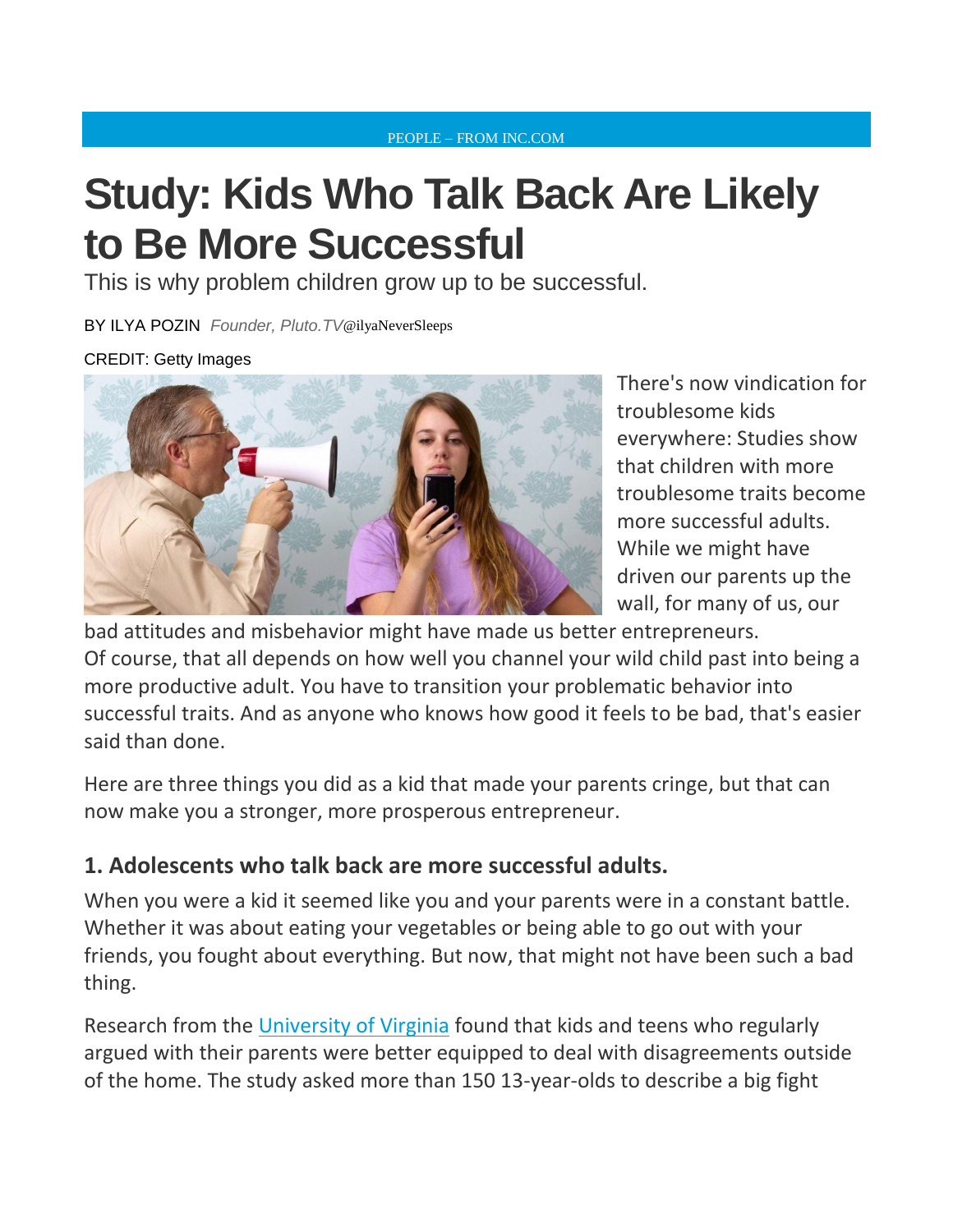they'd had with a parent. Two years later they compared how the participants argued with parents with how they reacted to peer pressure. The kids who learned it was acceptable to disagree with parents, while remaining calm, were better able to stand up to peer pressure in the real world.

The theory is that children who talk back to their parents become better at confidently setting boundaries, while those who don't learn how to effectively argue with others are more likely to back down when faced with people who challenge them.

As an entrepreneur, you have to be able to stand up for yourself and your business. For every person who believes in you, there will be a dozen more who tell you to give up and quit. It's up to you to keep going. So the next time you and your company are facing opposition, channel your teenage self and stand your ground like you used to when arguing for a later curfew.

## **2. Talkative kids do better in school.**

Why's the sky blue? Do dogs like music? How do planes fly? Some kids just don't shut up. But when it comes to their educational development, that can help them out in the long run.

A study from the [University of Miami](https://www.sri.com/sites/default/files/publications/latent_profiles_of_problem_behavior_within_learning_peer_and_teacher_contexts.pdf) found that talkative preschoolers are more prepared and do better once they enter kindergarten. Even children who talk to the point of disrupting the rest of the class are more engaged with the learning process and get more attention. Shy kids, on the other hand, tend to be disconnected with activities and overlooked by teachers.

It's believed that while they are running their mouths, talkative kids are developing communication skills and learning how to seek and get answers to their questions. So while your endless questions as a child drove your parents and teachers crazy, it was the first step in developing your own problem solving process.

And how often do you know now draw upon those skills to keep your company going?

## **3. Childhood rule breakers become overachieving, higher-earning adults.**

As anyone who's spent multiple recesses in timeout knows, the rules are meant to be broken. And while that type of behavior might've gotten you in trouble when you were younger, it could be helping your bottom line now.